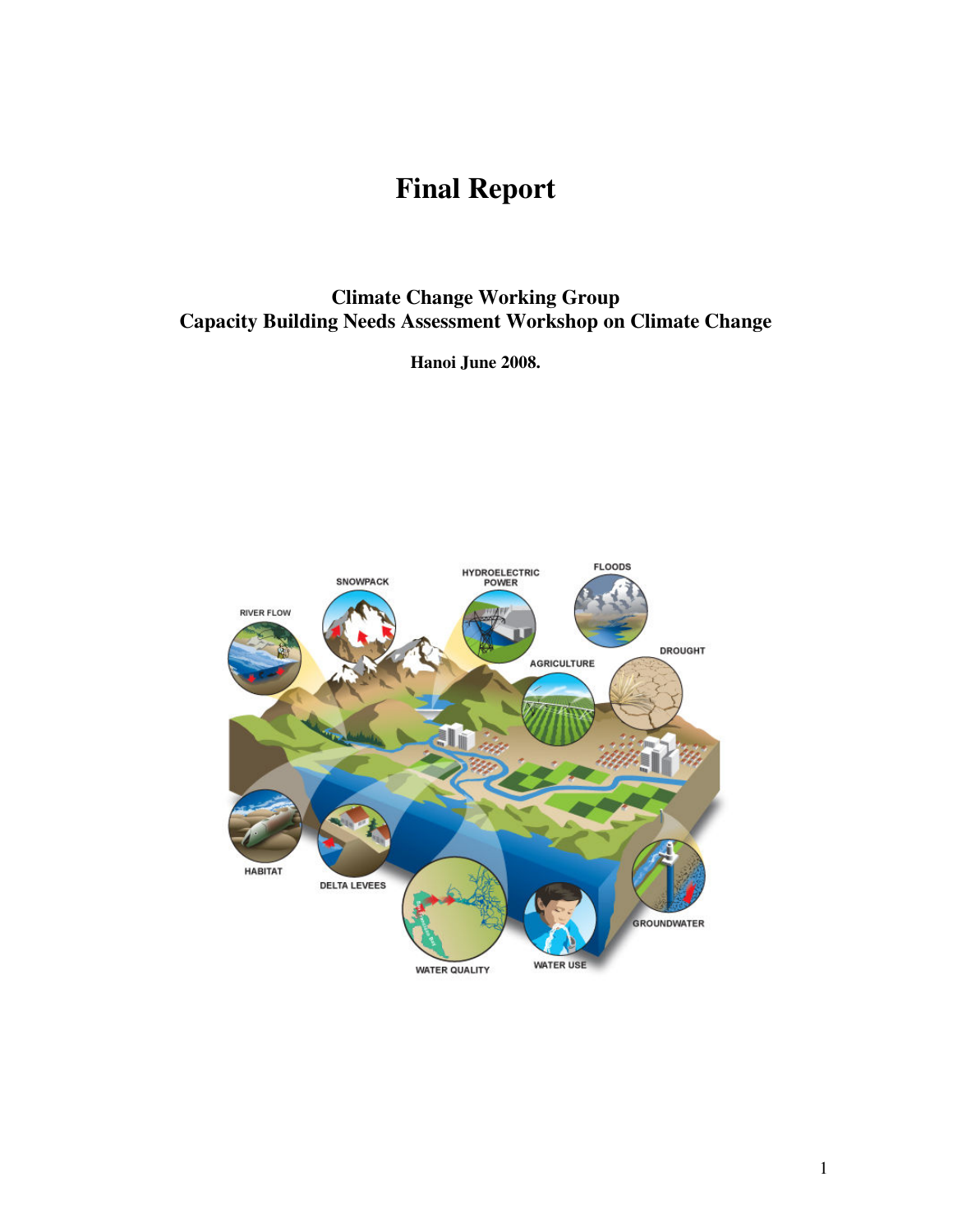#### **1. The needs for a communal Climate Change program**

The NGO Climate Change Working Group (CCWG) was formed in February 2008 in recognition that Vietnam is likely to be significantly affected by climate change. NGOs have a role to play in providing and supporting a localised response. The group aims to contribute to a reduction in the vulnerability of poor people in Vietnam to the impacts of climate change through environmentally and economically sustainable and socially just responses to climate change. This is to be achieved through activities focusing on NGO coordination, advocacy and capacity building under the four priority themes of Policy, Adaptation, Mitigation and, Awareness and Behaviour Change.

Capacity building has been identified as a core objective for the CCWG. The mix of activities and actions will ensure that NGOs in Vietnam are trained in the science of climate change, have knowledge on potential local/community impacts of climate change, and have an appropriate mix of tools to drive adaptation programmes, develop mitigation projects, and have access to support for individual NGO's climate change activities. The CCWG plans to meet these objectives by developing and delivering a program of capacity building events tailored to the needs of member of the CCWG throughout 2008/2009. An initiating Capacity Building Needs Assessment Workshop on Climate Change was held on the 1st of July 2008; as an outcome this draft report synthesises the outputs being a step towards designing a comprehensive program.

#### **2. Capacity Building Needs Assessment Initiating Workshop**

The objective of the capacity building needs assessment workshop was to collect information to support the CCWG in developing a comprehensive capacity building program of events for NGOs with current or planned activities and/or programmes responding to climate change needs and opportunities in Vietnam.

At the close of the workshop the CCWG compiled adequate information from a number of group activities to design a program of needs and subsequent actions and activities that meet the specific needs of the local NGO community.

The workshop was attended by approximately 100 representatives from NGOs, Government and the private sector. Participants came from a diversity of backgrounds and professions. The majority of participants were staff were from Vietnamese NGOs working on environmental and socioeconomic development issues and are currently addressing or are planning to address climate change issues and/or opportunities in their programming within Vietnam. These NGOs came from different locations in Vietnam, including vulnerable provinces.

The workshop was held over one (1) day and comprised of two distinct sessions. The first session was made up of a series of presentations that provided context around the potential impacts of climate change in Vietnam and examples of pro-poor responses already being delivered by NGOs. Participants were given an opportunity to explore ideas, knowledge and information on existing and planned actions around Vietnam with workshop presenters during the question and answer periods.

This session was followed by a facilitated discussion in the afternoon, centred on a number of questions designed to draw out the information required to meet the workshop objectives. The workshop participants were separated into three (3) groups and the discussion questions focused on: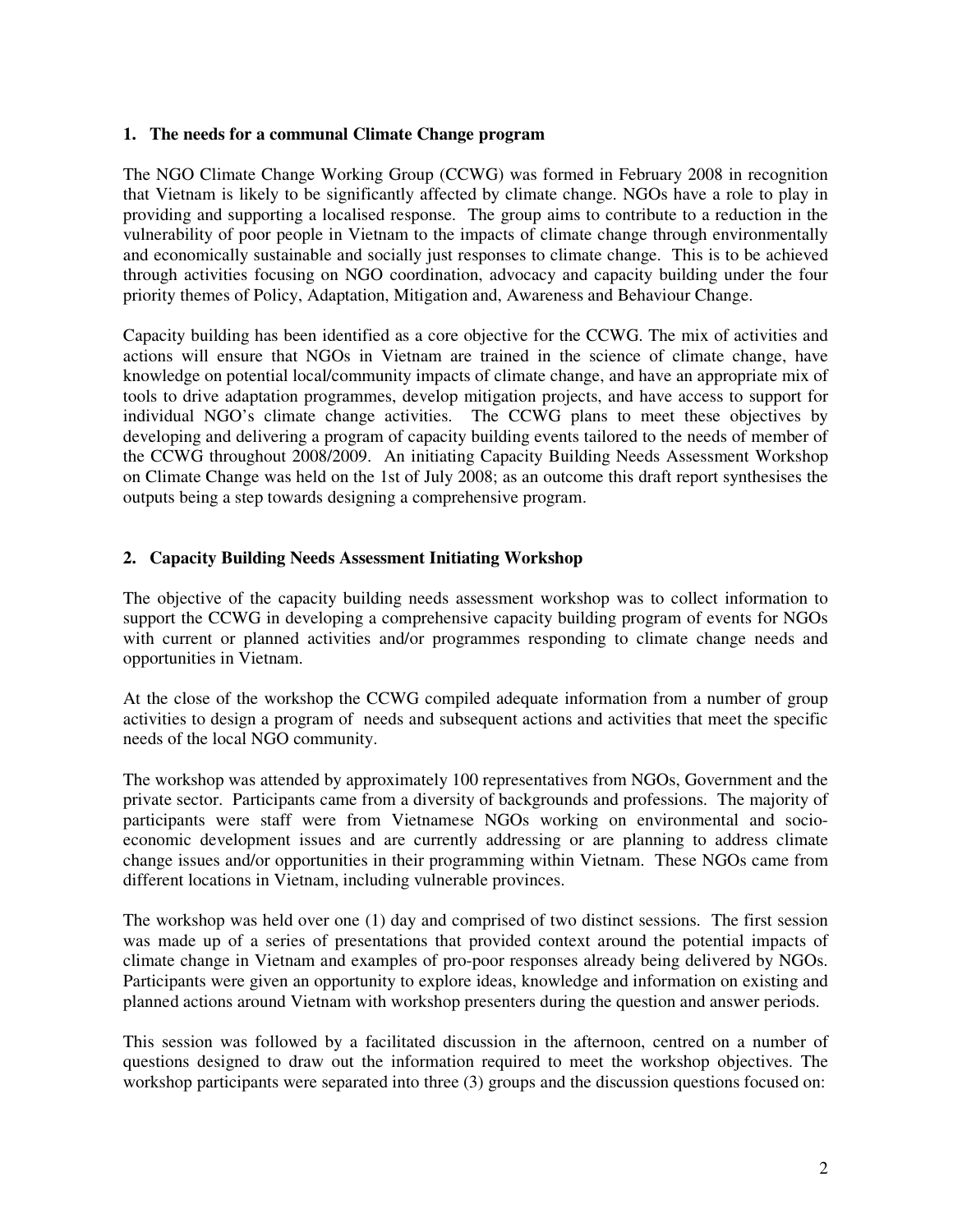- Current and planned activities, knowledge and skills of NGOs active in Vietnam and interested in delivering pro-poor climate change programming;
- Opportunities and constraints faced by NGOs in developing climate change responses in Vietnam;
- Gaps in the knowledge and skill base of NGOs that need to be filled to realise plans and opportunities and overcome constraints; and
- Modalities preferred by NGOs for the delivery of capacity building events.

The discussion was facilitated carefully, with questions being clearly explained, answers provided and discussed, and final outputs captured on suggestion cards and paper. Further details on the methodology and specific questions asked can be found in the facilitator's guide at Annex 1.

## **3. Workshop outputs – preliminary Capacity Building Programs and Activities**

#### *3.1 General needs assessment for capacity building programs*

The current capacity (knowledge, skills, and experiences) of NGOs varies greatly; there are already a number of Adaptation and Mitigation activities being driven, but on the whole there is a lack of basic scientific knowledge of climate change, its sources and impacts. The willingness of a number of NGOs to share current knowledge and provide case studies will continue to strengthen the groups understanding of the issue, however, due to the lack of basic information of a number of participants and the need for members to debate and develop programmes and projects requires a detailed and comprehensive education plan. In general, there is limited knowledge on which agents could provide member with such capacity ad a systematic approach to knowing where funding is available.

Opportunities currently exist with donors providing funds for a diverse range of activities dealing with Climate Change, however, it has been expressed by the majority of the CCWG that they are unaware of these opportunities.

The Government of Vietnams has recently driven a number of directives (example) and published the (example) to express the concerns it has on the impacts of CC on communities. The CCWG is ideally placed in a position to assist reaching these goals and objectives as they are employed in activities on a grass roots level.

All participants showed strong interest to be involved in future climate change programs and activities (e.g. preparation, participation, etc) and thus, have indicated that they would appreciate a capacity building program.

#### *3.2 Existing projects, knowledge and skills relating to Climate Change activities*

The current knowledge of NGOs regarding climate change are limited to a select few, specializing in specific activities. The table below provides a list of those NGOs and the knowledge and skills base that they have contributing to climate change programs. It does not exclusively capture all existing NGO's skills relating to climate change in Vietnam, but provides a basis to what information can be shared between all members, who can initiate workshops on certain activities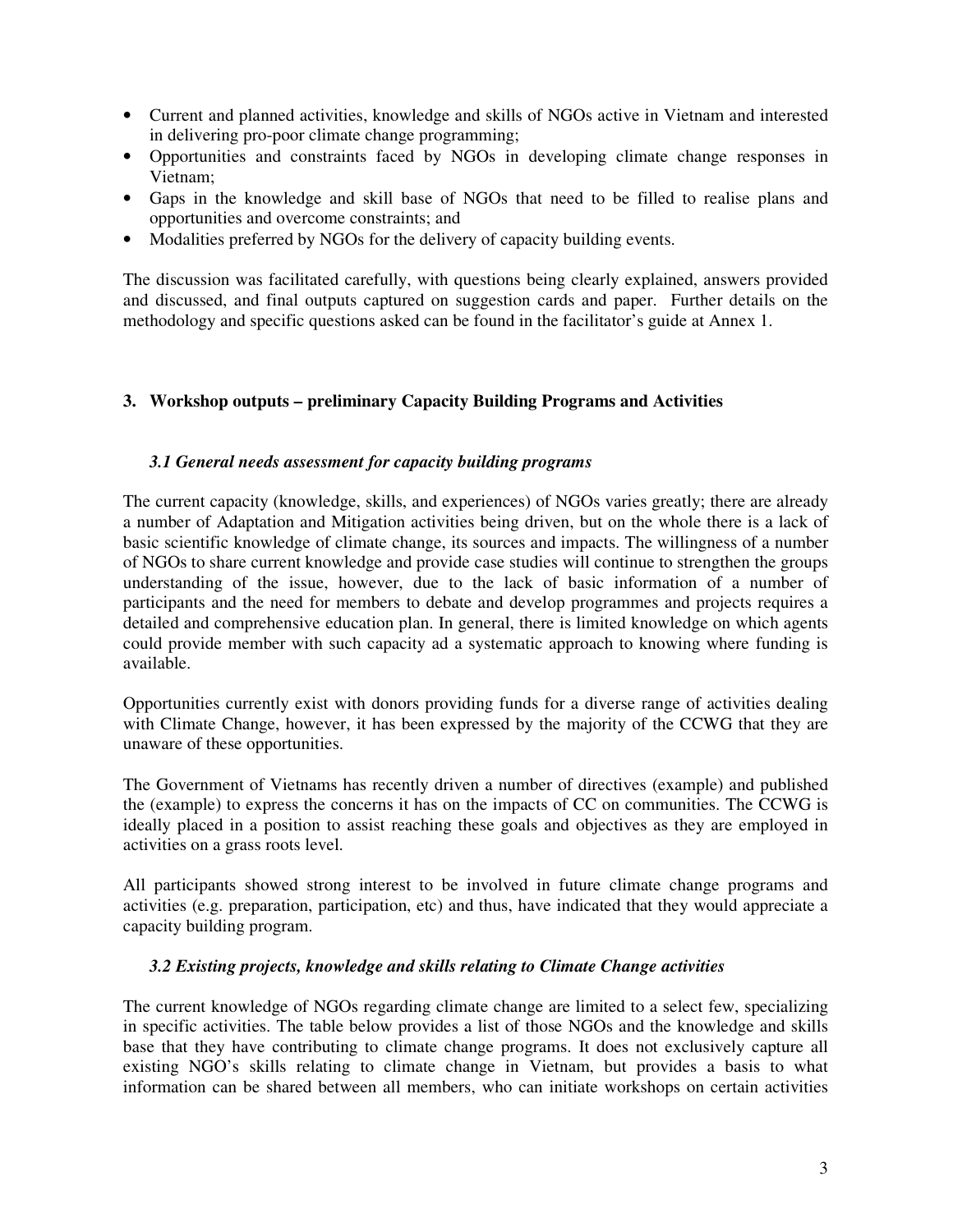and can be used to identify gaps that will be needed to be addressed by workshops conducted by professionals outside the scope of the members of the WWGC.

| <b>Agencies</b>    | <b>Existing knowledge and skills</b>                                                                                                                               |
|--------------------|--------------------------------------------------------------------------------------------------------------------------------------------------------------------|
| <b>VNRC/NLRC</b>   | Relationships with local partners and experience in community development<br>$\bullet$                                                                             |
|                    | projects and disaster mitigation projects                                                                                                                          |
|                    | Training on how to help communities adapt to climate change<br>٠                                                                                                   |
|                    | Research on indigenous knowledge on disaster prevention and mitigation                                                                                             |
|                    | Relationship between climate change and disaster prevention<br>$\bullet$                                                                                           |
| Challenge to       | Basic knowledge relating to climate change<br>$\bullet$                                                                                                            |
| Change             | Skills to write and develop projects related to climate change                                                                                                     |
|                    | Preparation of climate change projects and extensive network of consultants<br>$\bullet$<br>and collaborators, both locally based and based overseas, who are well |
|                    | known scientists and specialists in climate change                                                                                                                 |
| <b>RDP</b>         | Capacity building<br>$\bullet$                                                                                                                                     |
| <b>CRD</b>         | Community needs assessment<br>$\bullet$                                                                                                                            |
| <b>TRACEH</b>      | Management and operation of projects<br>$\bullet$                                                                                                                  |
|                    | Training for communities on first aid and protection of people from<br>$\bullet$<br>epidemics                                                                      |
|                    | Monitoring working environments<br>٠                                                                                                                               |
|                    | Experience in training and organizing workshops relating to climate change<br>٠                                                                                    |
| <b>VRN</b>         | Research<br>$\bullet$                                                                                                                                              |
| Oxfam              | Research and advocacy<br>$\bullet$                                                                                                                                 |
| <b>FFI</b>         | Experience in working with local people and Government/authorities to<br>$\bullet$                                                                                 |
|                    | support forest protection                                                                                                                                          |
|                    | Able to apply for funding, but have not been able to identify potential<br>$\bullet$<br>effective projects                                                         |
| Live & Learn       | Knowledge of communication for change<br>$\bullet$                                                                                                                 |
|                    | Skills in leadership in a changing world (youth leadership)<br>$\bullet$                                                                                           |
|                    | Experience in environmental impact assessment                                                                                                                      |
|                    | Skills in systematic thinking (sustainable development partnership network)                                                                                        |
| <b>DWF</b>         | Work with experts to build hazard maps (e.g. flood, flood warning) for<br>$\bullet$                                                                                |
|                    | vulnerable districts/provinces                                                                                                                                     |
|                    | Construction of storm/typhoon proof houses (with technical support of the<br>$\bullet$                                                                             |
|                    | Consultative Construction Company of TTHuế)                                                                                                                        |
|                    | Experienced in assessment of shelters                                                                                                                              |
| <b>CERPA</b>       | Knowledge of desertification in Vietnam<br>$\bullet$                                                                                                               |
|                    | Knowledge of soil degradation in Vietnam<br>٠                                                                                                                      |
|                    | Prevention of soil and forest degradation, improvement of desertified land in<br>$\bullet$                                                                         |
|                    | the mountainous areas of Vietnam                                                                                                                                   |
|                    | Improvement of aluminous wetland in the Mekong Delta<br>٠                                                                                                          |
| <b>VUSTA Thanh</b> | Able to conduct assessment and analysis of potential risks to communities<br>$\bullet$                                                                             |
| Hoá                | presented by climate change                                                                                                                                        |

A list of climate change projects known to workshop participants is included in Annex 1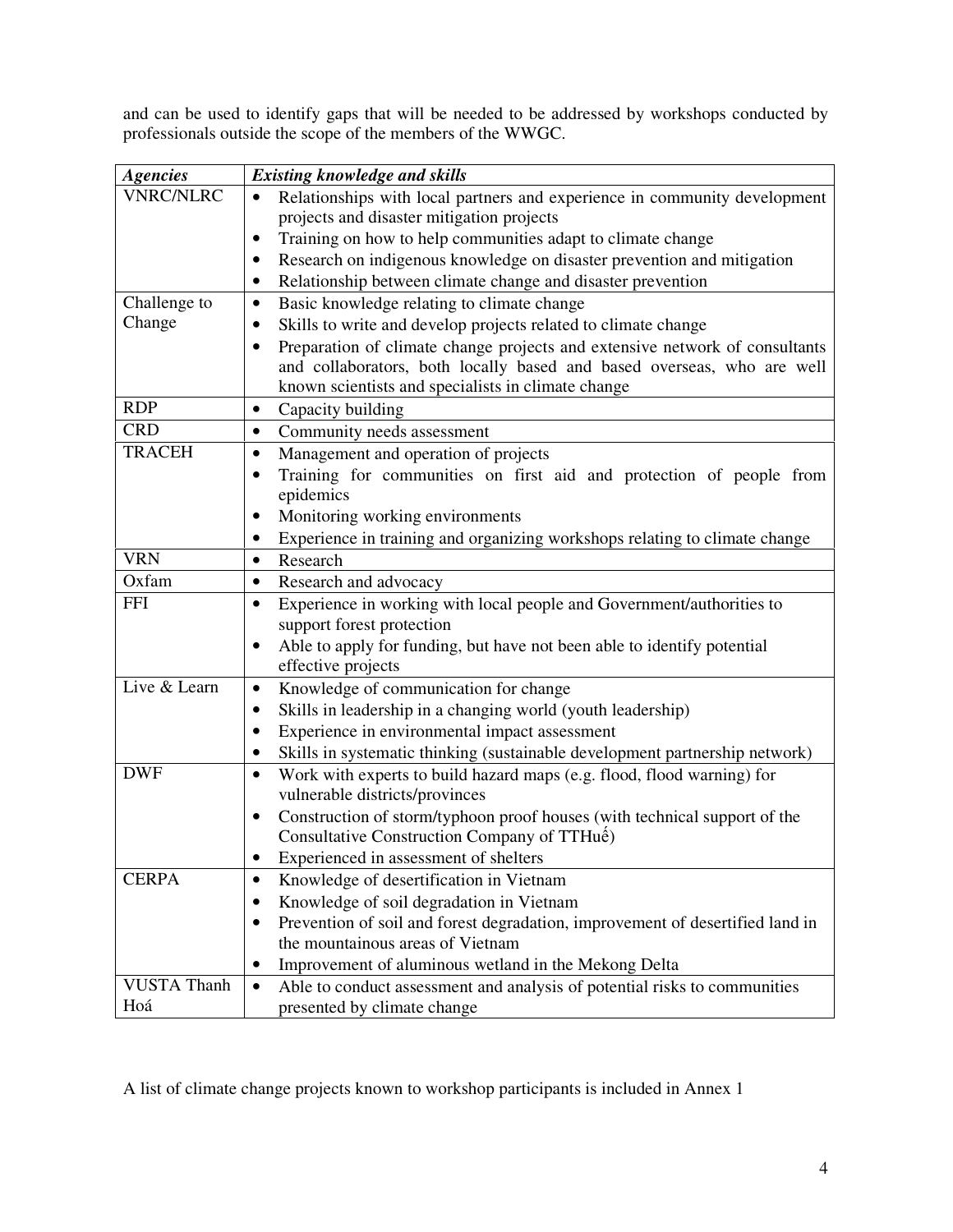## *3.3 Needs Assessment and suggested Actions and Activities*

The needs of the member of the CCWG will make up the basis of how the capacity building programme will be developed. This includes what skills, knowledge, and tools members require being able to develop and implement successful adaptation and mitigation projects. The members them selves developed a list of possible actions and activities to address these needs. The requirement for an internet site and an education program stand out as two of the main activities that will address the majority of the CCWG needs. The following provides a list of needs that have been identified by members of the CCWG as well as suggested actions and activities to meet those requirements.

## **Need 1**. Information sharing

Actions.

- Develop a CCWG website;
	- Individuals and members can ask questions and share experiences through out Vietnam
	- Develop a database listing current and proposed activities of NGOs, Donors and the development community on Climate Change.
	- List local and international experts on climate change along with the research they are involved in and papers published
	- List consultant with capacity to engage in project activities and to develop capacity of group for project design and implementation.
	- Launch of an e-bulletin of information on CC issues on website
- Experiences workshop once every month to report to CCWG group on progress and learning experiences.
- Production of a climate change fact sheets with emphasis on adaptation, mitigation, and trade for use in awareness raising.
- Develop user-oriented interactive training tools, including methods, materials, approaches, case studies, and practical applications for the Clean Development Mechanism.
- Develop a Memorandum of Understanding with the NGO Resource Centre to act as a central information point on climate change.
- Workshops/training held by current members with established capacity
- Hold lunch time seminars by members of the scientific community researching on a variety of issues related to CC to bridge the science community with WWCC
- Hold experiences workshop to develop an understanding of the complexities of relationships between stakeholders within project activities.
- Compile all documents published by the Vietnamese government addressing climate change (e.g.)

**Needs 2**. Accessing funds from Donors, Government and Private Sector Actions

- Hold workshops to understand how CDM operates and assess opportunities to develop CDM projects.
- Develop a database of project and funding opportunities that the local donor community present.
- Engage in dialog with the 'Group of Like Minded Donors'
- Develop a database of carbon credits purchasers to sell credits, or work with a broker to help develop projects and find buyers.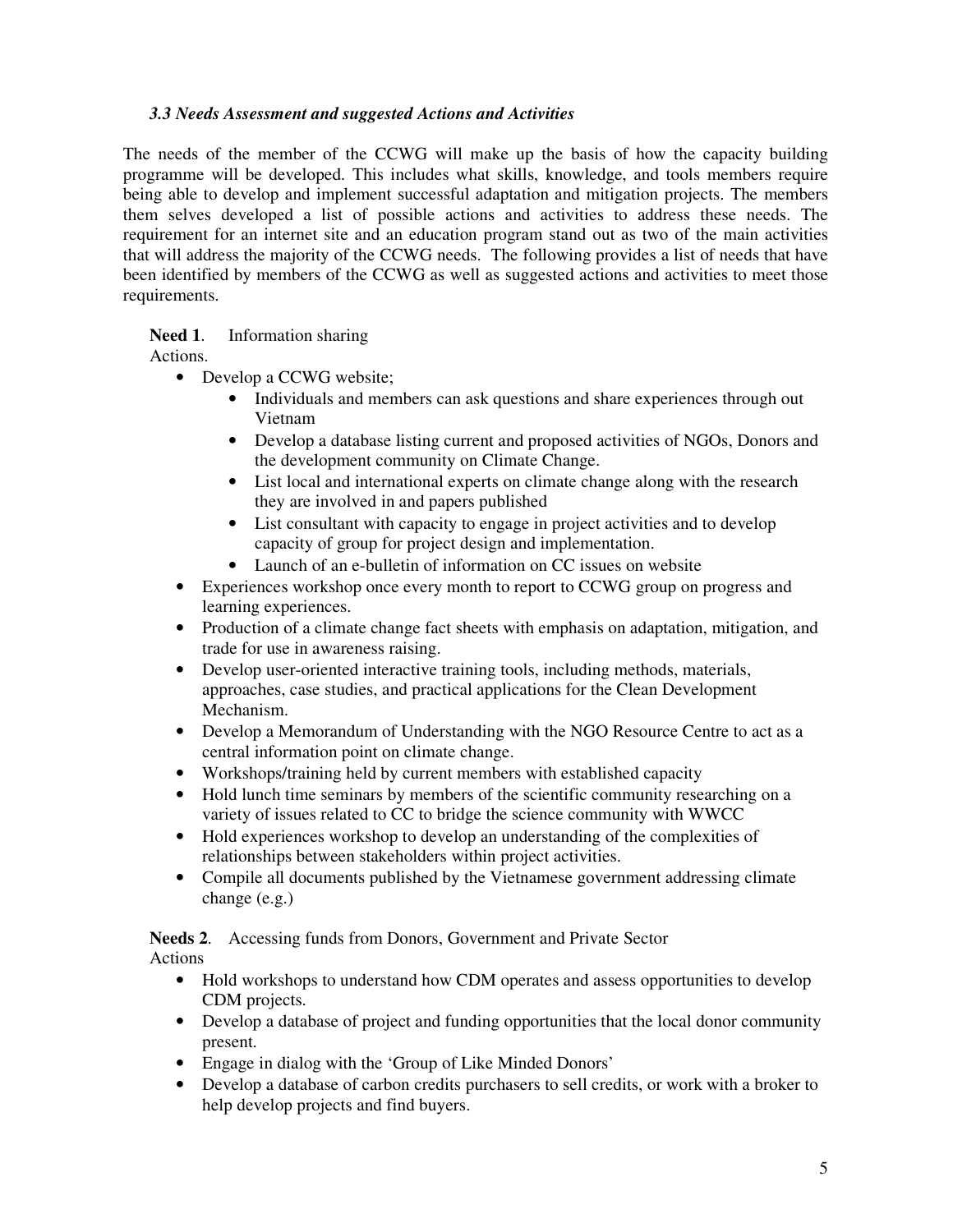**Needs 3**. Training – to increase knowledge on Climate Change Actions

- Training of trainers program: develop a training series and associated materials on climate change, sustainable development and poverty reduction that can be delivered within Vietnamese NGOs.
- Develop a syllabus for all members of the CCWG that includes;
	- disaster prevention
	- science behind climate change
	- Impacts of CC on Vietnam
	- strategies and methods for adaptation to CC
	- GIS
	- Integration of CC into community based projects
	- conservation and livelihoods models
	- Pedagogy skills development
	- CC and links to health impacts
	- Social, economic and environmental nexus and CC
	- Criteria for CC projects
	- Community needs assessment
	- Advocacy skills
	- Research skills
	- Skills to design a climate change project and write a successful proposal
	- Skills to conduct needs and vulnerability assessments and analysis
	- Skills to mainstream climate change into projects
	- Impact assessments of the projects
	- Monitoring and evaluation of activities, project, and programme skills and tools
	- Skills for climate change impact assessment
- Provision of handouts on CC causes, impacts, and solutions
- Internship Program: develop linkages with private sector/academic institutions/international agencies that are willing to provide internship opportunities for NGO candidates with suitable backgrounds

**Needs 4**. Training - Comprehensive project design and planning skills Actions

- Training and designing successful projects
- Workshop on writing skills for climate change project proposals
- Sharing experience in designing and implementing CC projects through training.
- Build capacity of monitoring and evaluation taking into account the indicators
- Organise training sessions on vulnerability assessment and project planning tools such as CVCA, ORCHID, and CRISTAL

**Needs 5**. Onsite experience of project activities Actions

- Site visit to successful CC models
- Site visit to pilot models within VN and abroad

**Needs 6**. Comprehensive policy advise Actions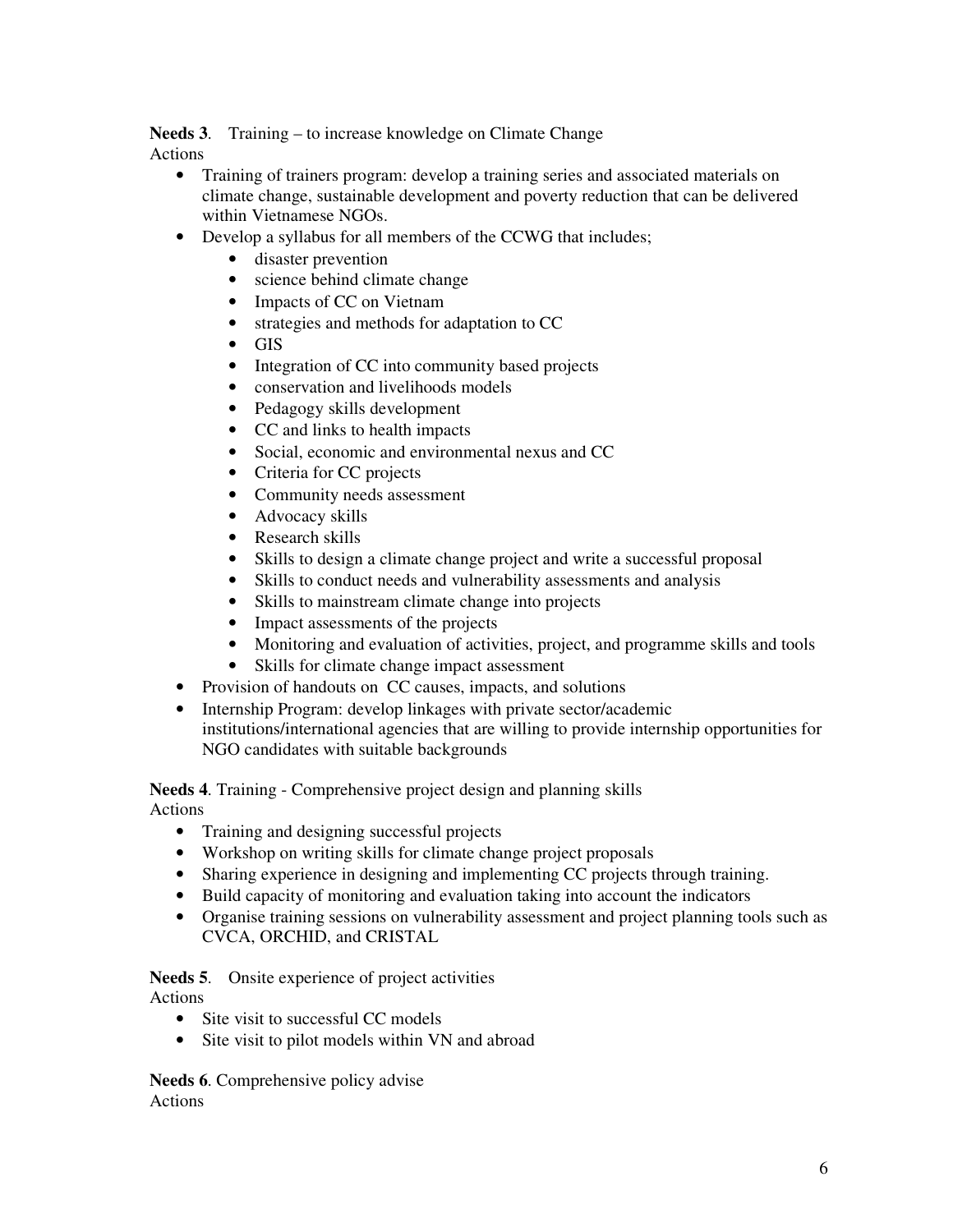- Work with multinationals to integrate NGO and project activities under a framework for effective project outcomes.
- Develop open communications and dialog to assist the Vietnamese government in their CC adaptation and mitigation goals.
- Capacity building for policy advocacy
- Linkages between climate change and disaster management, health, and conservation
- Engage with relevant authorities to deliver sufficient guidelines to enable us to learn from the interventions of NGOs which are effective in responding to climate change

#### **Needs 7**. Research and Analysis capacity

Actions

- Collate a database on ongoing research/studies, access and acquire timely updates to knowledge on climate change
- Develop a research program to assist in meeting the CCWG's objectives.
- Research on climate change impacts on each region and different target groups
- Research on real environmental situations in forests
- Develop an appropriate awareness raising program for specific target group on the effects of CC
- Survey to collect sufficient information on the most vulnerable groups
- Develop an appropriate coping methodology and local people need to understand logical steps in design
- Research in CC in VN in light of global CC to design relevant CC responses
- Production of guidebooks on specific topics such as REDD, CDM, how to initiate and sustain adaptation at the local-micro level etc.
- Access to disaster warning information

## *3.4 Who can provide such services*

The requirement of the information needs to have a comprehensive understanding of Climate Change the skills and tools and skills for a successful programme are extensive. Apart from the mentioned agents already active within the NGO CCWG the remaining needs and subsequent actions will require local and foreign professional from outside . The following is a list of local organizations able to provide a large portion of the capacity building requirements. Each organizations expertise that are in line with the needs outlined by workshop participants are included in the table below.

| <b>Service providers</b> | Areas of expertise                                        |
|--------------------------|-----------------------------------------------------------|
| <b>CECI</b>              | Training on community-based disaster risk management<br>٠ |
| <b>MOSTE</b>             | Policy advocacy                                           |
| <b>MONRE</b>             | General information, knowledge on climate change          |
| Climate Change           |                                                           |
| Standing Office of       |                                                           |
| <b>MARD</b>              |                                                           |
| <b>DWF</b>               | Technical support to build typhoon resilient houses       |
| <b>AITCV</b>             | Short courses on climate change                           |
| <b>DWC</b>               | How to support the development of women and children      |
|                          | through rights based approaches                           |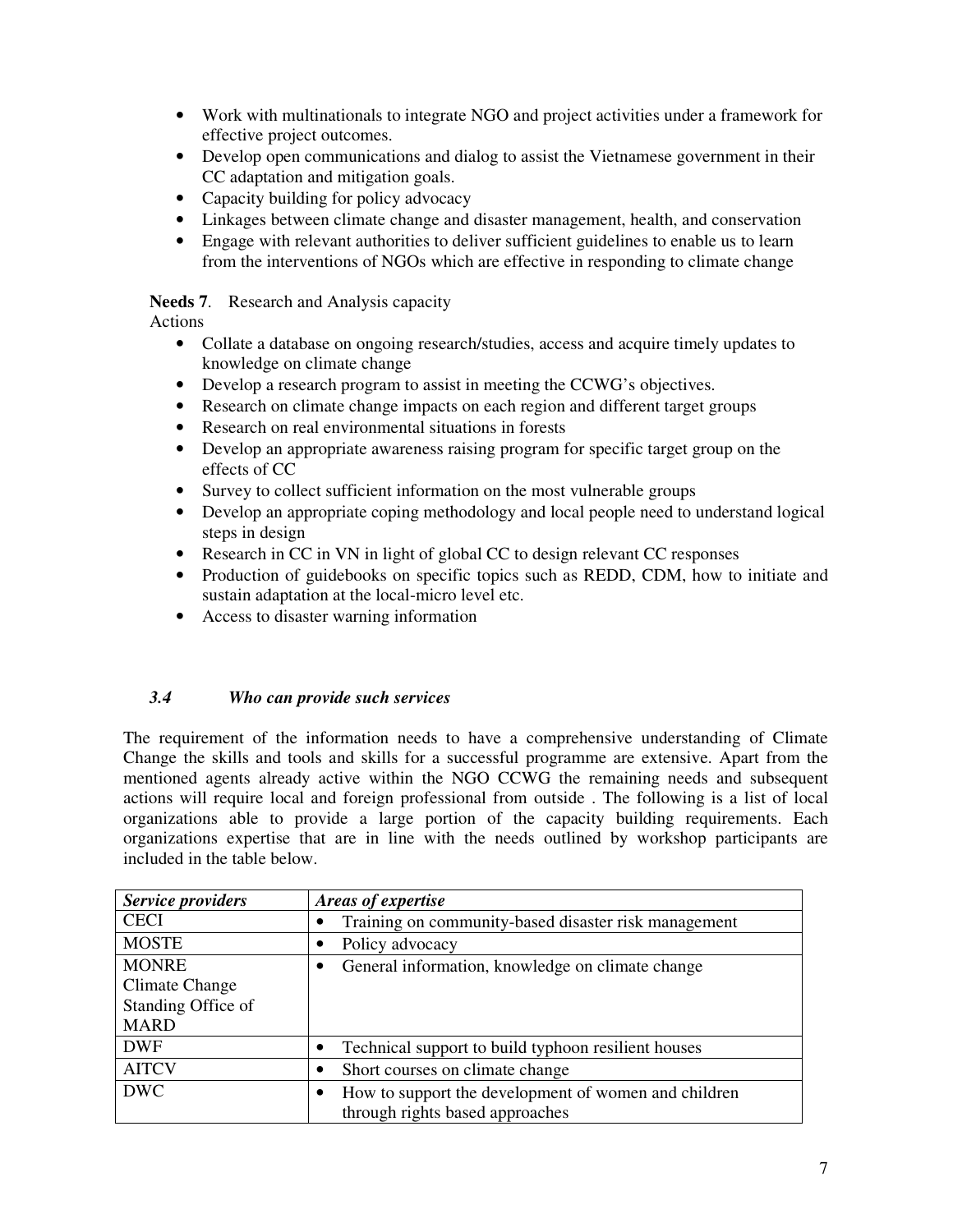| Institute of Development<br>Studies (IDS)  | $\bullet$ | Policy research and advocacy                                                                                   |
|--------------------------------------------|-----------|----------------------------------------------------------------------------------------------------------------|
| Sustainability Asia<br>(based in Thailand) |           | Education on sustainable development                                                                           |
| <b>Vietnam Red Cross</b>                   |           | Climate change and disaster prevention                                                                         |
| <b>INGOs</b>                               |           | Training on policy advocacy skills relating to climate change<br>and climate change impact assessment          |
| NGOs/CECEM/AITCV                           |           | Project writing skills and fund raising                                                                        |
| Experts                                    |           | Basic knowledge of climate change and adaptation solutions<br>and tools and methods relating to climate change |

## **3.5 Where to now; building our own capacity and initiating group activities**

The CCWG is well aware that it will take more than the mentioned needs and subsequent actions to develop the capacity of the working group. There are also internal mechanisms that need to be developed for the group to collude and maximize the benefits derived from the funding. At the end of the facilitated discussion the participants were invited to raise additional issues and questions that they felt were needed to move the CCWG forward internally. A list of statements and questions are put forth that will need addressing during subsequent work shops to clarify the CCWG's immediate developments and strategies.

- What is the current capacity of members of the CCWG on climate change?
- How does/will the NGO Climate Change Working Group operate?
- What is the first step and when to start (does the CCWG need to develop a strategy?)
- How can NGOs coordinate and move on in the field of climate change?
- As climate change is a new issue, there might be an "overwhelming" investment targeting the same vulnerable area, how can this be coordinated?
- There is a need to ensure officers in the provinces have access to information (through newsletters, brochures, etc).
- There is a need for awareness raising on climate change issues among CCWG stakeholders at all levels.
- There is a need for support to mainstream climate change within NGO operations.
- As the focal point for all NGOs in Vietnam, the NGO Resource Centre is expected to make climate change resources available through NGO resource library so as to facilitate information access and exchanges of ideas and practices.

## **4 NGO CCWG role in Adaptation and Mitigation on Climate Change in Vietnam.**

Climate Change will have real and severe impacts on social, economic and environmental sectors of Vietnam. NGOs are operative at a grass roots level and can have immediate and positive impacts on communities. Thus, the role of NGOs within a National Action Plan will assist in providing direct benefits in both Climate Change Adaptation and Mitigation programs. It is for this reason that the NGO CCWG is colluding to build their capacity to ensure that they can effectively respond to community needs. The assessment workshop has put forth the needs and subsequent actions of the CCWG to develop the capacity for a comprehensive and effective mobilization of its members.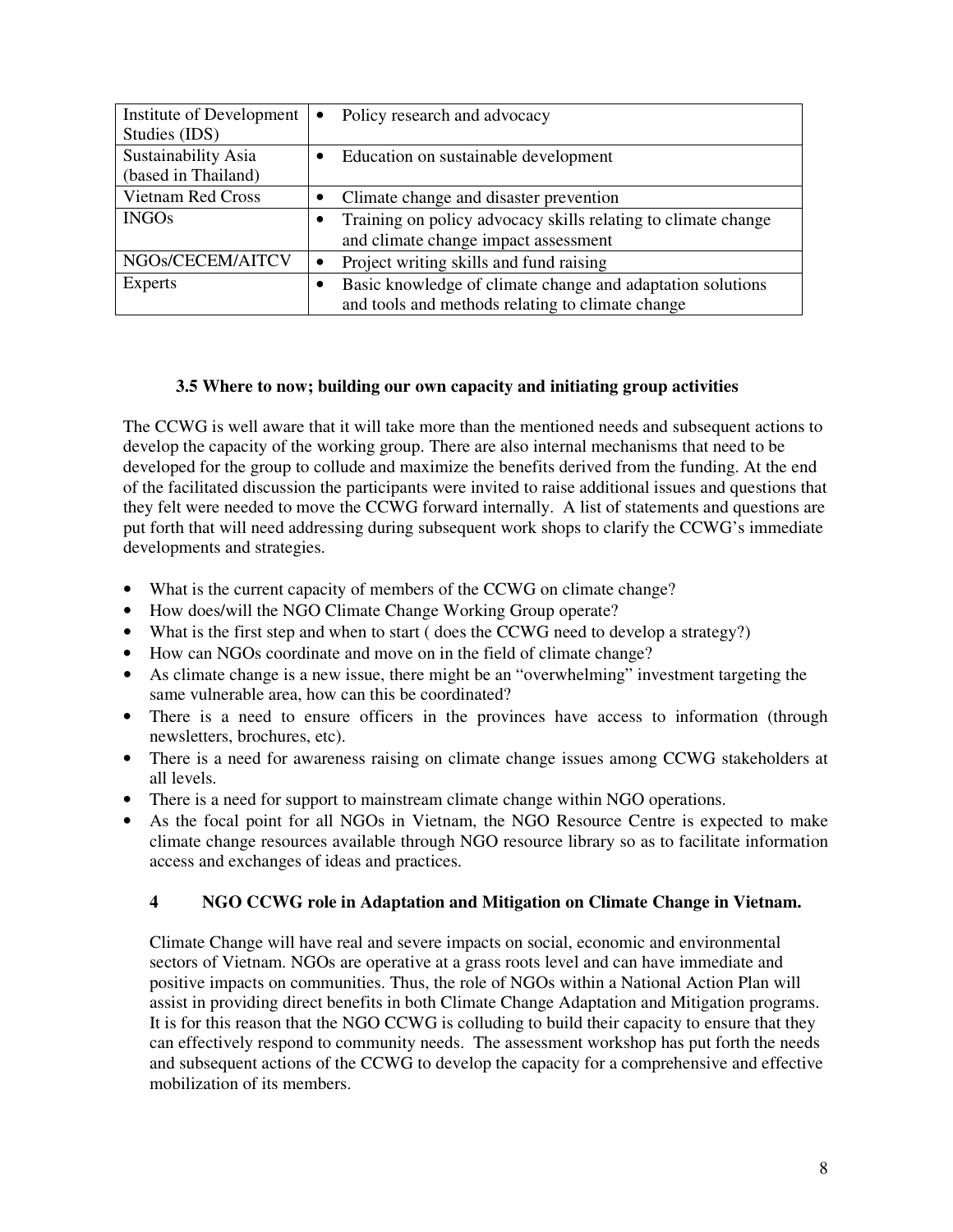# **Annex 1: List of climate change projects**

|  |  | <b>Status: being completed or implemented</b> |
|--|--|-----------------------------------------------|

| <b>Implementing</b> | <b>Description of projects</b>                                       | <b>Timeframe</b> |
|---------------------|----------------------------------------------------------------------|------------------|
| agencies            |                                                                      |                  |
| Oxfam               | Research on effects of drought and climate change on people in       | Sep 2007         |
|                     | Ninh Thuan                                                           |                  |
|                     | Climate change impact assessment on the poor in Quang Tri and        | <b>May 2008</b>  |
|                     | Ben Tre                                                              |                  |
|                     | Effect of climate change on the poor in Vietnam                      | Nov 2007         |
|                     | Integrating climate change into Disaster Management program in       | 2008             |
|                     | Nghe An, Quang Tri, Dong Thap and Tien Giang                         |                  |
|                     | Conducted research on the impacts of climate change on the poor in   | <b>May 2008</b>  |
|                     | (draft report is available)                                          |                  |
|                     | Disaster mitigation in Thanh Hoa and Tra Giang (USAID funded         | 2007-2008        |
|                     | project)                                                             |                  |
| Save the            | Strengthening of community capacity on disaster prevention           | 2008             |
| Children UK         | centered on Children in Yen Bai, Thanh Hoa and Tien Giang            |                  |
| <b>DWF</b>          | Implementing livelihood rehabilitation project in 3 districts in T-  | 2008-2009        |
|                     | THuế                                                                 |                  |
|                     | Management of the Huong river in Hue                                 | 2007-2008        |
|                     | Strengthening awareness of natural disaster mitigation               |                  |
|                     | CRD implement the project "Disaster Mitigation in Phu Vang,          | 2008-2009        |
|                     | Hue"                                                                 |                  |
|                     | Disaster Mitigation Model (PEP VN)                                   | 2007-2008        |
| <b>CARE</b>         | Implementing mangrove in Thanh Hoá province, Hậu Lộc District        | 2007-2009        |
| International       | People's Committee                                                   |                  |
|                     | Project on participatory management of watershed, TUSTA-Bá           | 2007-2009        |
|                     | Thước District People's Committee                                    |                  |
| <b>CEACE</b>        | Impact of climate change on the Mekong Delta, Can Tho                | 2008             |
| <b>FFI</b>          | Awareness raising on environment for pupils and students             | 2005-2008:       |
|                     | EcoBoat programme in Ha Long Bay, mangrove planting, forest          |                  |
|                     | conservation projects                                                |                  |
| Centre for          | Impacts of climate change on Ba Ria-Vung Tau                         |                  |
| Social and          |                                                                      |                  |
| Environmental       |                                                                      |                  |
| Development         | Community Development project in Tien Giang, Vinh Long               | 2008-2012        |
| (CERSED):           | focusing on water for daily use, latrines, waste management          |                  |
| <b>SIDA</b>         | A collection of sustainable community forest management models       | 2001             |
|                     | in Vietnam (Dr. Cao Vĩnh Hải)                                        |                  |
| <b>CERPA</b>        | Demonstration of a sustainable community forest management           | 2002             |
|                     | model in Nhu Xuân, Thanh Hoá (SNV funded)                            |                  |
|                     | Demonstration of an ecological village against desertification in    | 2003             |
|                     | Bình Thuận (CERPA-SNV funded)                                        |                  |
| <b>GTZ</b>          | Drought and desertification in Vietnam, problems and solutions       | 2001             |
| <b>UNDP</b>         | Building resilience of community to recurrent disaster, particularly | <b>Ended May</b> |
| (DIPECHO)           | flash floods in the upland areas of Vietnam (Lao Cai and Kontum)     | 2008             |